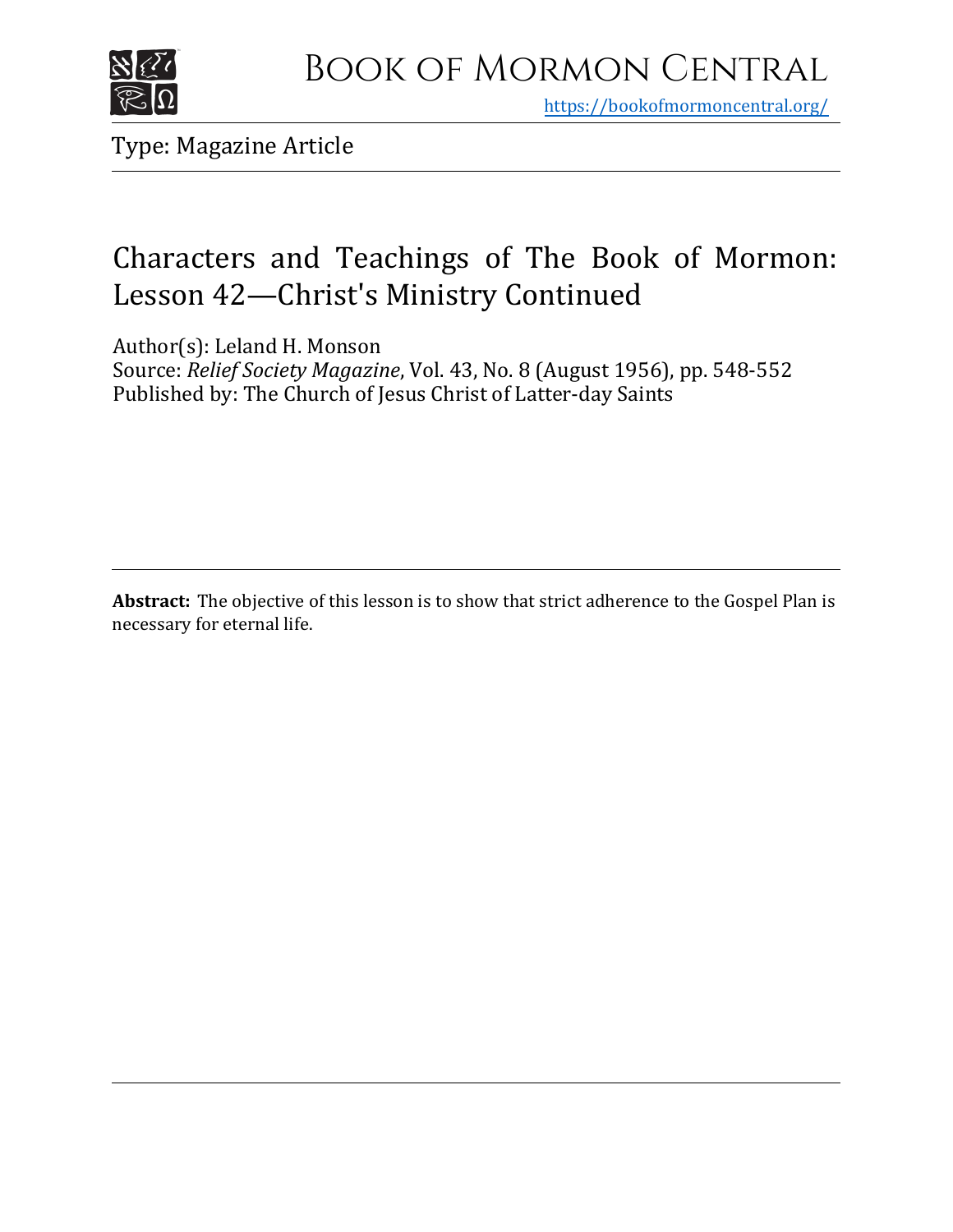

# $Jheology$ *-Characters and Teachings* of The Book of Mormon

# **Lesson 42—Christ'<sup>s</sup> Ministry Continued**

*Elder Leland H. Monson*

(Text: The Book of Mormon: <sup>3</sup> Nephi, chapters 22-30)

### For Tuesday, November 6, 1956

Objective: To show that strict adherence to the Gospel Plan is necessary for eternal life.

### *The Prophecies of Isaiah*

 $\mathbf{J}$ ESUS spent considerable time discussing the scriptures with the Nephites. He told them to search the words of Isaiah saying, ". . . a commandment I give unto you that ye search these things diligently; for great are the words of Isaiah"  $(3 \text{Nephi } 23:1)$ . Jesus further quoted the prophecies of Isaiah, assuring the people that his kindness should not depart from Israel, that his covenant to his people should not be removed (3 Nephi 22:10), that no weapon directed against them should prosper.

# Addition of Samuel *the Lamanite's Prophecy*

After Jesus had expounded all the scriptures unto them which they Page 548

had received, he said unto them: ". . . Behold other scriptures I would that ye should write, that ye have not." He said to Nephi, ". . . Bring forth the record which ye have kept." After "... he cast his eyes upon them . . ." Jesus pointed out that the prophecies of Samuel the Lamanite that ". . . many saints . . . should arise from the dead, and should appear unto many, and should minister unto them . . . at the day that the Father should glorify his name in me . . ." (see <sup>3</sup> Nephi 23:6-9) had not been written in the record. So it was written as he commanded.

### Malachi's Words Given

Jesus commanded also that they should write the words which the Father had given to Malachi. (See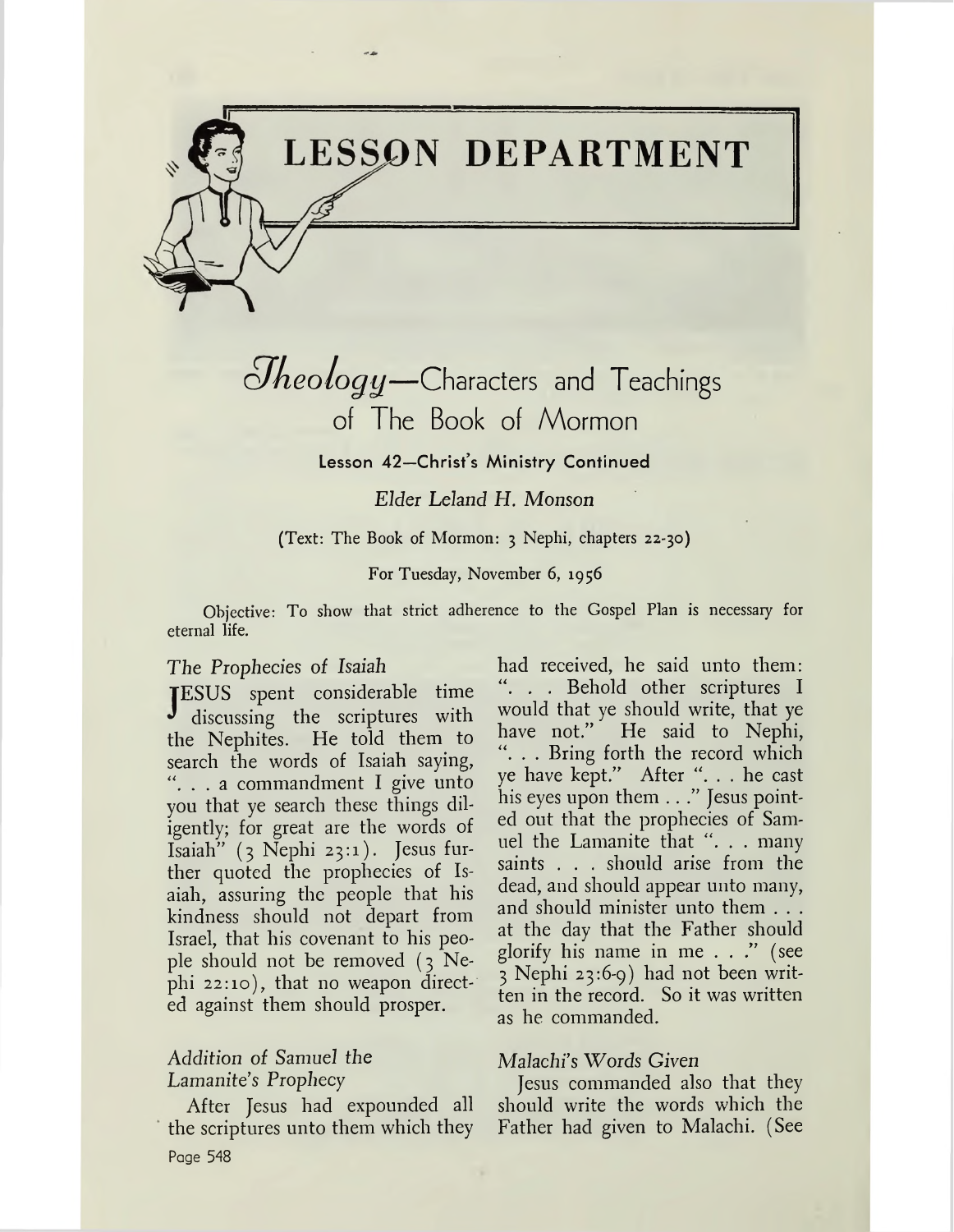#### **LESSON DEPARTMENT 549**

<sup>3</sup> Nephi chapters 24 and 25.) After they were written, then the Lord expounded them. These words of Malachi include the law of tithes and offerings and foretell of the coming of:

. . . Elijah the prophet before the coming of the great and dreadful day of the Lord;

And he shall turn the heart of the fathers to the children, and the heart of the children to their fathers, lest I come and smite the earth with a curse  $(3)$  Nephi 25:5-6).

The Savior told the people:

. . . These scriptures, which ye have not with you, the Father commanded that I should give unto you; for it was wisdom in him that they should be given unto future generations (3 Nephi 26:2).

# Savior Expounds *All Things From Beginning*

And he did expound all things, even from the beginning until the time that he should come in his glory — yea, even all things which should come upon the face of the earth, even until the elements should melt with fervent heat, and the earth should be wrapt together as a scroll, and the heavens and the earth should pass away;

And even unto the great and last day, when all people, and all kindreds, and all nations and tongues shall stand before God, to be judged of their works, whether they be good or whether they be evil—

If they be good, to the resurrection of everlasting life; and if they be evil, to the resurrection of damnation; being on a parallel, the one on the one hand and the other on the other hand, according to the mercy, and the justice, and the holiness which is in Christ, who was before the world began  $(3 \text{ Nephi } 26:3.5)$ .

Mormon tells us:

. . . there cannot be written in this book even a hundredth part of the things which Jesus did truly teach unto the people  $(3 \text{ Nephi } 26.6)$ .

Jesus taught the people:

... for the space of three days; and after that he did show himself unto them oft, and did break bread oft, and bless it, and give it unto them  $(3 \text{ Nephi } 36:13)$ .

He wrought many mighty miracles among the Nephites and:

... he did teach and minister unto the children of the multitude of whom hath been spoken, and he did loose their tongues, and they did speak unto their fathers great and marvelous things, even greater than he had revealed unto the people; and he loosed their tongues that they could utter.

... on the morrow . . . the multitude gathered themselves together, and they both saw and heard these children; yea, even babes did open their mouths and utter marvelous things; and the things which they did utter were forbidden that there should not any man write them  $(3$  Nephi 26:14, 16).

From this time on the disciples began ". . . to baptize and to teach as many as did come unto them; and as many as were baptized in the name of Jesus were filled with the Holy Ghost"  $(3 \text{ Nephi } 26:17)$ .

#### *Jesus Christ Names His Church*

As the disciples were gathered together ". . . united in mighty prayer and fasting" (3 Nephi 27:1) after having preached to the people and baptized them, Jesus appeared in their midst and asked: ". . . What will ye that I shall give unto you?" (3 Nephi 27:2). Because of disputations among the people concerning the name of the Church, the disciples asked that he tell them "... the name whereby we shall call this church . . ." (3 Nephi 27:3). Jesus' answer was direct and final: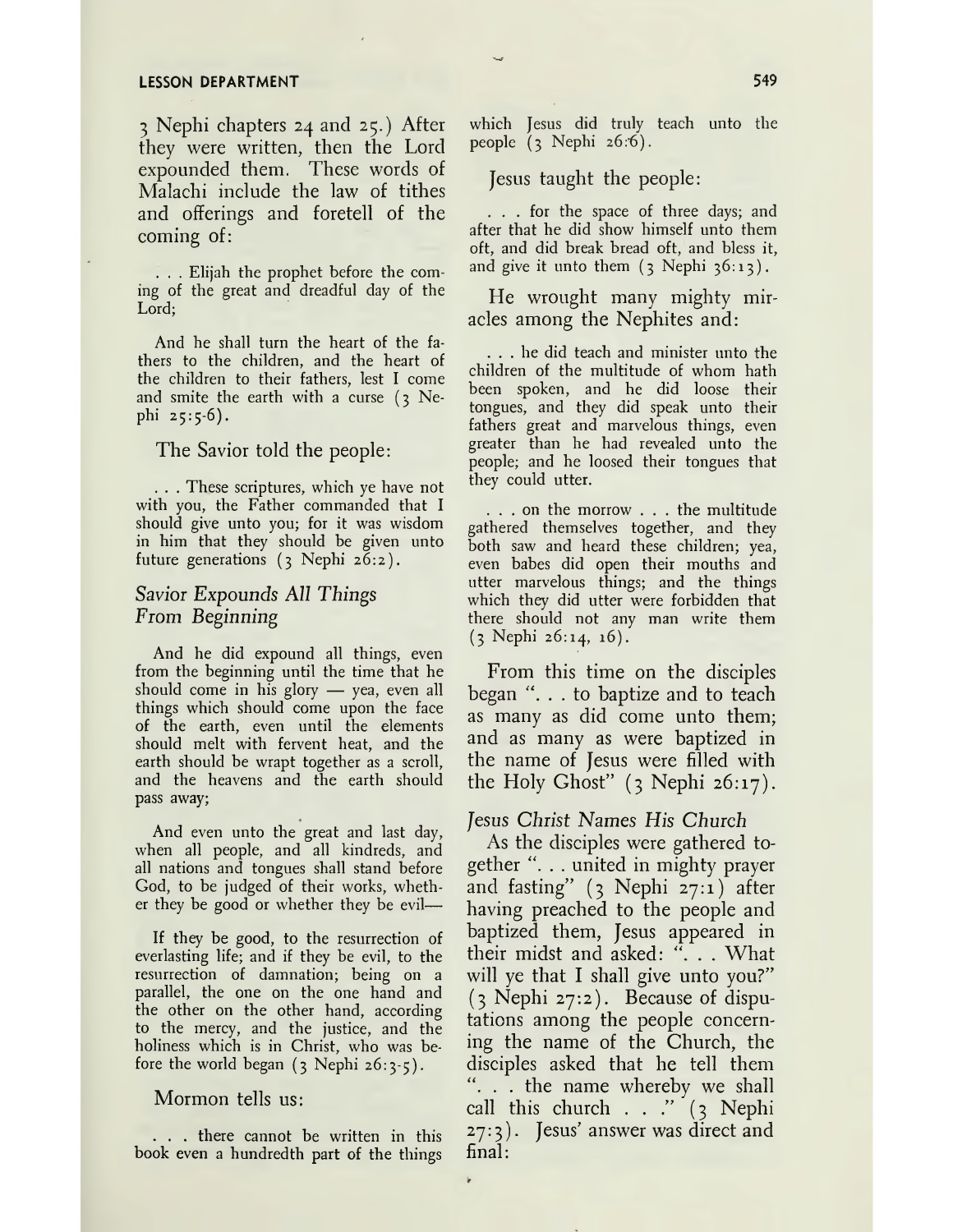And how be it my church save it be called in my name? For if a church be called in Moses' name then it be Moses' church; or if it be called in the name of a man then it be the church of a man; but if it be called in my name then it is my church, if it so be that they are built upon my gospel (3 Nephi 27:8).

#### *The Gospel Defined*

Jesus, then, told the Nephites he had given to them his gospel, and defined the gospel for them:

Behold I have given unto you my gospel, and this is the gospel which I have given unto you — that I came into the world to do the will of my Father, because my Father sent me.

And my Father sent me that I might be lifted up upon the cross; and after that I had been lifted up upon the cross, that I might draw all men unto me, that as I have been lifted up by men even so should men be lifted up by the Father, to stand before me, to be judged of their works, whether they be good or whether they be evil—

And for this cause have I been lifted up; therefore, according to the power of the Father I will draw all men unto me, that they may be judged according to their works.

And it shall come to pass, that whoso repenteth and is baptized in my name shall be filled; and if he endureth to the end, behold, him will I hold guiltless before my Father at that day when I shall stand to judge the world.

And he that endureth not unto the end, the same is he that is also hewn down and cast into the fire, from whence they can no more return, because of the justice of the Father.

And this is the word which he hath given unto the children of men. And for this cause he fulfilleth the words which he hath given, and he lieth not, but fulfilleth all his words.

And no unclean thing can enter into the kingdom; therefore nothing entereth into his rest save it be those who have washed their garments in my blood, because of their faith, and the repentance of all their sins, and their faithfulness unto the end.

Now this is the commandment: Repent, all ye ends of the earth, and come unto me and be baptized in my name, that ye may be sanctified by the reception of the Holy Ghost, that ye may stand spotless before me at the last day.

Verily, verily, I say unto you, this is my gospel; and ye know the things that ye must do in my church; for the works which ye have seen me do that shall ye also do; for that which ye have seen me do even that shall ye do (3 Nephi  $27:13-21$ .

Jesus also informed the'disciples that men would be judged out of the books, but he made it known to them that ". . . all things are written by the Father; therefore out of the books which shall be written shall the world be judged" (3 Nephi 27:26). The disciples were informed by Jesus that they were to judge the Nephites, and that his joy was great, even unto fulness, because of them and the generation then alive. He pointed out to them, however, that his heart sorrowed for the people of the fourth generation:

... for they are led away captive by him even as was the son of perdition; for they will sell me for silver and for gold, and for that which moth doth corrupt and which thieves can break through and steal (3 Nephi 27:32).

#### *Disciples Granted Their Desires*

It was then that Jesus turned to his disciples and asked, one by one, ". . . What is it that ye desire of me, after that I am gone to the Father?"  $(3$  Nephi  $28:1$ ). Nine of them said: ". . . We desire that after we have lived unto the age of man, that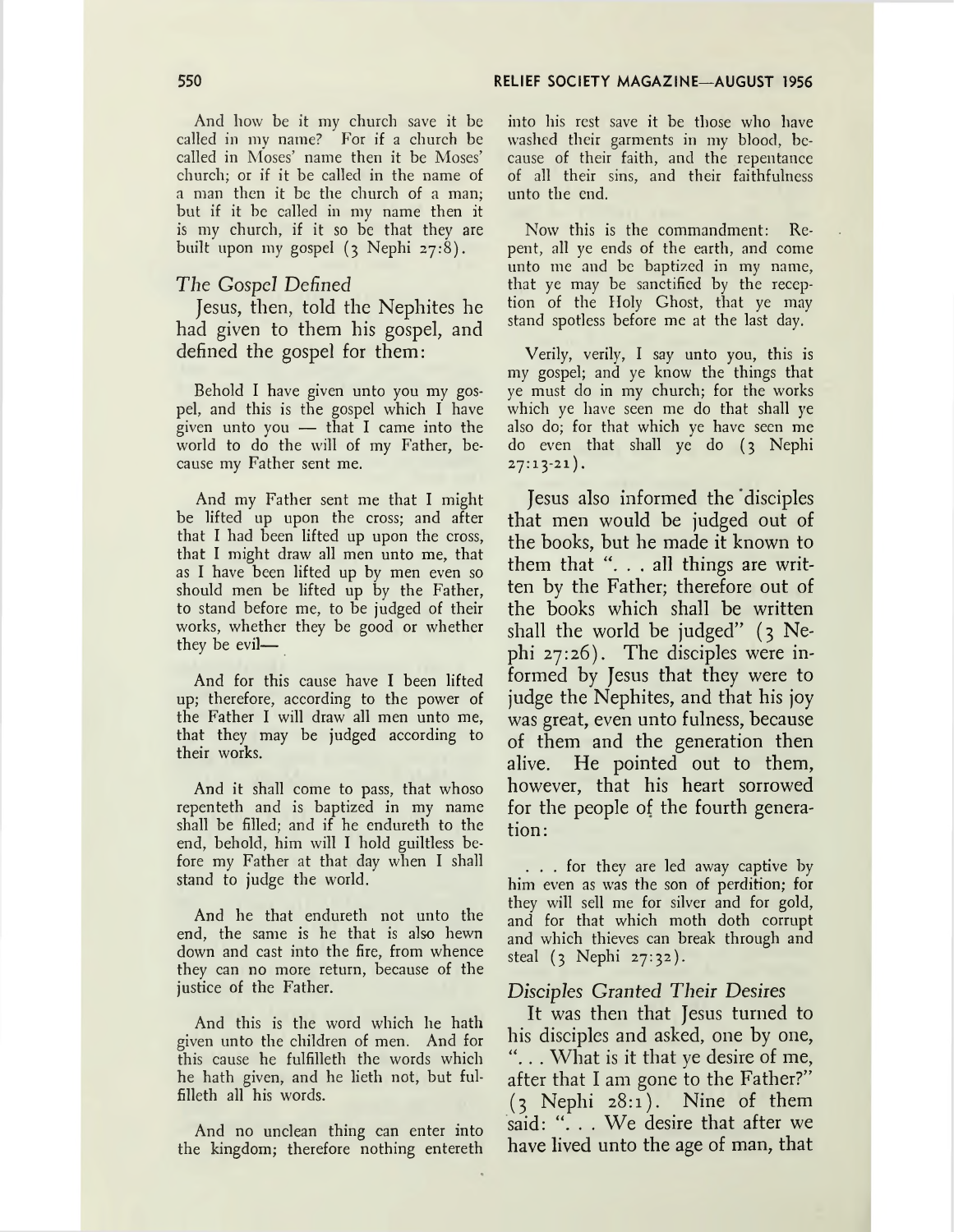our ministry, wherein thou hast called us, may have an end, that we may speedily come unto thee in thy kingdom" (3 Nephi 28:2). Jesus commended them and promised them that when they reached the age of seventy-two that they would find rest with him in his kingdom.

Turning to the three remaining disciples he asked: ". . . What will ye that I should do unto you, when I am gone unto the Father?" (3 Nephi 28:4). Recognizing the sorrow in their hearts ". . . for they durst not speak unto him the thing which they desired," (3 Nephi  $28:5$ , he said:

. . . Behold, I know your thoughts, and ye have desired the thing which John, my beloved, who was with me in my ministry, before that I was lifted up by the Jews, desired of me.

Therefore, more blessed are ye, for ye shall never taste of death; but ye shall live to behold all the doings of the Father unto the children of men, even until all things shall be fulfilled according to the will of the Father when I shall come in my glory with the powers of heaven (3 Nephi 28:6-7).

Mormon was forbidden to name these three disciples in the record. He knew their names, however, and he had seen them and they had ministered unto him (3 Nephi 28:26). Mormon knew also that they would minister unto many others in the future, unto the Gentiles, the Jews, the scattered tribes of the house of Israel, and that they would perform a great and marvelous work among them.

After the three disciples were granted their wish, they were ". . . caught up into heaven . . ." where they  $\lq\ldots$  saw and heard unspeakable things." (See 3 Nephi 28:2-8, 12, 36.) Later when they taught the people the gospel and were persecuted for it, the prisons could not hold them, pits could not restrain them, furnaces did them no harm, and when they were cast into dens of wild beasts, they received no harm, so great was their power.

# Mormon's Warning to Those Who *Deny Christ*

Mormon, near the end of Third Nephi, warns all those to whom this record would come not to spurn the words and works of the Lord. . . Behold," he wrote, "at that day, if ye shall spurn at his doings he will cause that it shall soon overtake you. Wo unto him that spurneth at the doings of the Lord; yea, wo unto him that shall deny the Christ and his works! Yea, wo unto him that shall deny the revelations of the Lord .... Yea, and wo unto him that shall say at that day, to get gain, that there can be no miracle wrought by Jesus Christ; for he that doeth this shall become like unto the son of perdition, for whom there was no mercy, according to the word of Christ!"  $(3$  Nephi 29:4-7).

# *Gentiles Called to Repentance*

Mormon also advised the people in the last days not to ". . . spurn, nor make game of the Jews, nor any of the remnant of the house of Israel  $\ldots$ " (3 Nephi 29:8) for the Lord would keep his covenants to those people.

Nephi further stated:

. . . that when the Lord shall see fit in his wisdom, that these sayings shall come